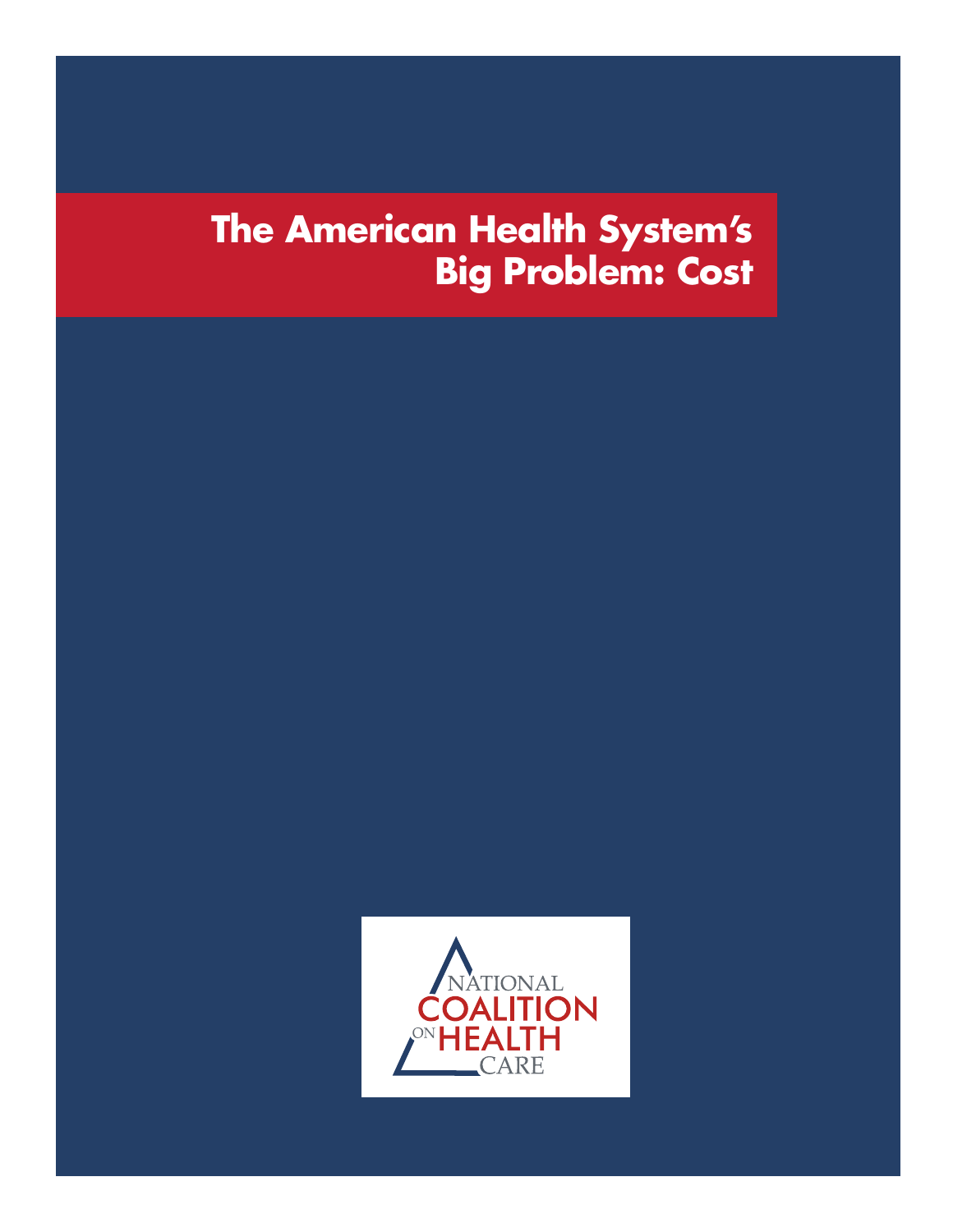## **The American Health System's Big Problem: Cost**

The American health system isn't perfect. It delivers some of the best care possible in the world for certain conditions and certain patients, but millions are uninsured, and will remain so even in the event of full enactment of the Affordable Care Act. Millions more lack adequate access to the medical services they need. Chronic disease is a widespread problem. The health system consumes a tremendous amount of both public and private resources each year, and frequently fails to deliver good value for the dollar. High health costs, without consistently high health outcomes, may be the largest problem facing the American health system today. Considering the significant health and medical needs of the United States' population and the current pressure on the federal budget, as well as the budgets of states, businesses, and families, a high-cost, wasteful system is one we cannot afford.

### **Background**

When compared to other economically advanced nations, the United States spends significantly more on health care, though American health outcomes are not significantly better than those of other OECD countries. In 2009, the United States spent \$2.5 trillion on health care, 17.4 percent of its gross domestic product. In comparison, the next closest nation in terms of spending was the Netherlands, at 12 percent of GDP.oot<sup>1</sup> Per capita spending on health in the U.S. is \$7,960, nearly 50 percent more than per capita spending in Norway, the next highest per capita spender.<sup>2</sup> In contrast, life expectancy in the United States comes in below the OECD average, ranked twenty-seventh among 34 developed nations.3 The United States does face a unique set of challenges when compared to

3 OECD at 50 – Health at a Glance 2011: OECD Indicators. http://www.oecd.org/ dataoecd/6/28/49105858.pdf

many of its OECD companions, including large racial and income diversity and an expansive and varied geography, factors that could contribute to some of this disparity, but are unlikely to account for all of it.

This is not a temporary problem. National health spending grew at its slowest rate in decades in 2009 and 2010, 3.9 percent, largely due to the economic recession.<sup>4</sup> However, total national health expenditures, public and private, are still expected to constitute 20% of gross national product by 2020. Worse, in future decades, the problem will continue, with health expenditures expected to consume 37 percent of the GDP by 2035 on current trends.<sup>5</sup>

There is widespread consensus that the U.S. spends too much on health, but little agreement about how to fix it. Many policymakers support proposals that focus on federal health spending, specifically Medicare and Medicaid, and either reduce benefits or reduce payments to providers in order to reduce overall spending. However, these kinds of cuts threaten access to and quality of care for beneficiaries of these programs. There is another way to think about the problem. The Institute of Medicine has estimated that roughly one third of health spending is waste, grouped into the categories of unnecessary services, services delivered inefficiently, prices that are too high, excessive administrative costs, missed prevention opportunities, and fraud.6 Roughly 33 cents out of every dollar spent in

- 5 Congressional Budget Office (2009) The Long Term Budget Outlook. Chapter 2: The Long-Term Outlook for Medicare, Medicaid, and Total Health Care Spending. http://www.cbo.gov/ ftpdocs/102xx/doc10297/chapter2.5.1.shtml
- 6 Institute of Medicine (2010) The Healthcare Imperative: Lowering Costs and Improving Outcomes, Workshop Series Summary. National Academies Press

health care does nothing to improve patient health, directly or indirectly. Focusing on waste in both the public and private sectors allows policymakers to reduce overall health spending, while also improving care for all Americans. However, in order to understand how to reduce this waste, one must first understand why the U.S. health system spends so much money in the first place.

### **History**

The contemporary American health system evolved in a unique historical context. For many developed countries, the infrastructure devastation of World War II necessitated government intervention in the development of a new health system. In some cases this new system was public, in others private, and in some instances a hybrid model emerged. However, all of these new postwar systems required the consideration of how to build a complete system and the generation of a blueprint to structure it. The United States was able to continue relying upon its existing health care capacity after the war, because of the lack of physical damage in World War II, and has continued to build on it in a piecemeal fashion ever since, never developing a true system.

That existing prewar health capacity developed over the country's history; this section will focus on the health system as it has evolved since the early twentieth century, when advancements in medical technology and the movement of treatment out of the patient's home signal the precursor to the modern system.

### Why does health spending grow?

Growth in health spending is the result of a number of different factors. Some amount of growth in spending is to be expected and can be attributed to a measurable set of factors. First, the demographic makeup of the U.S. has a clear and measurable impact on health spending. Most lifetime

<sup>1</sup> OECD Health Data 2011 – Frequently Requested Data. Total expenditure, % GDP

<sup>2</sup> OECD Health Data 2011 – Frequently Requested Data. Total exp., per capital US\$ PP

<sup>4</sup> Martin, A. B., Lassman, D., Washington, B., Catlin, A., & National Health Expenditure Accounts Team (2012). Growth In US Health Spending Remained Slow In 2010; Health Share Of Gross Domestic Product Was Unchanged From 2009. Health Affairs 31(1), 208-219.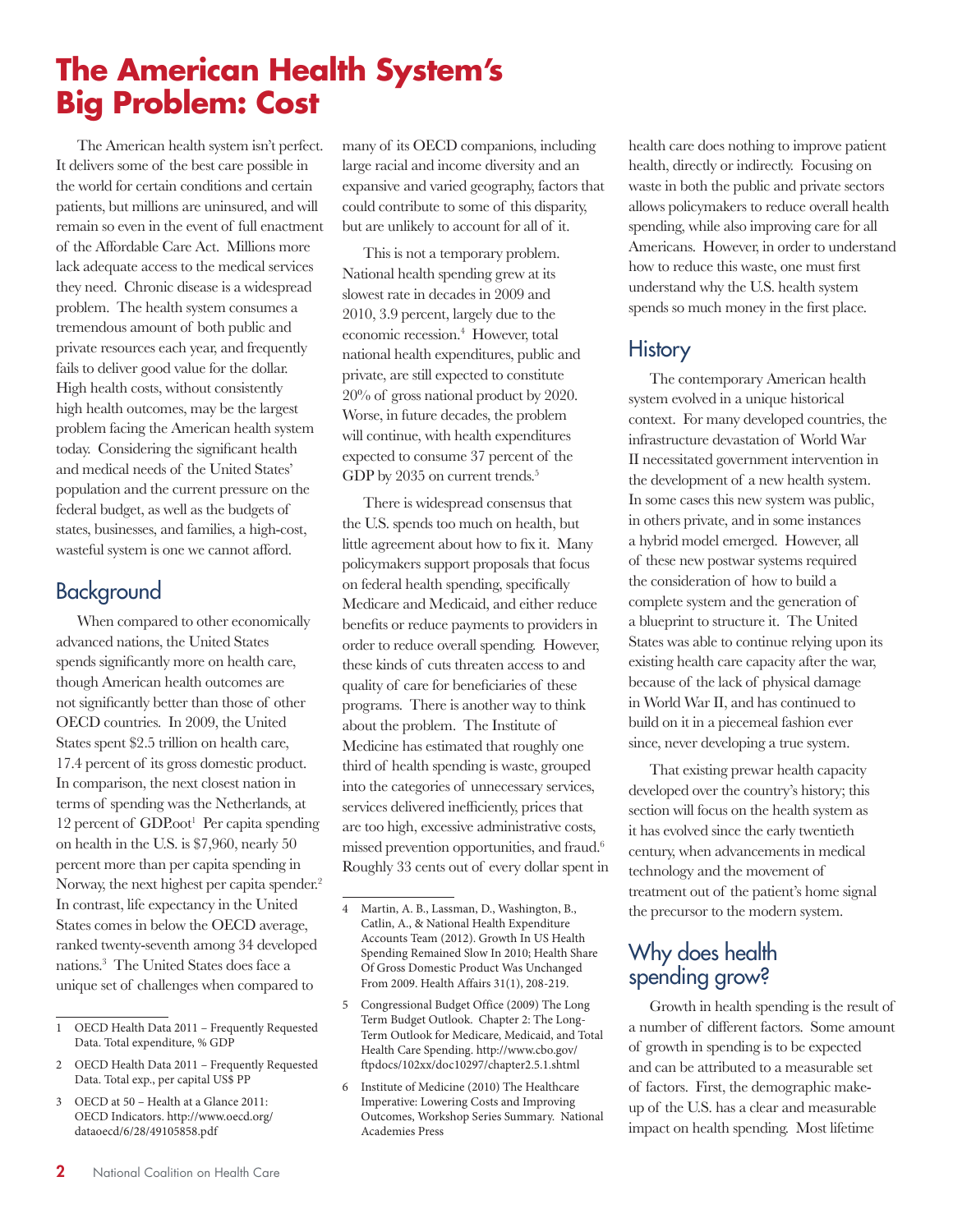health spending occurs in the later part of a person's life; therefore, health spending will increase as a result of an aging population. Over the past 30 years, this has not been a significant contributor to health cost growth, but it is expected that this will change with the aging of the Baby Boom generation over the next few decades.7 The impact of an aging population is estimated to contribute to less than 0.7 percent of cost growth per year.8 The overall growth of the population and the rate of inflation in the economy are also contributors to normal cost growth.

The growth of health spending attributed to inflation, the overall growth of the population, and the aging of the population can be measured and compared to the overall rate of health cost growth in order to determine the rate of excessive cost growth. The Congressional Budget Office determined that the rate of excess cost growth between 1975 and 2007 was 1.9 percent annually.

The factors that drive excess cost growth are more difficult to pin down. Though most experts acknowledge a similar set of drivers, they may not agree on the relative impact of each, ways to address them, or the other implications of each factor. This section will discuss some of the possible drivers of health costs.

#### **Technology**

Technology is frequently named as the major source of growth in health care costs. Unfortunately, the precise impact of advances in medical technology can be difficult to quantify, as technology advances are intertwined with changes in health status and influenced by the likelihood that the

### Major Milestones in U.S. Health System

- 1929 The first modern group health insurance is formed. A group of teachers in Dallas, TX, contracted with Baylor Hospital for hospital-based care in exchange for a monthly fee. This was the prototype for later Blue Cross plans.
- 1935 Social Security Act passes. It does not include health insurance.
- 1939 Kaiser Permanente and first Blue Shield plan develop in California to provide prepaid medical care for workers.
- 1940s Wage freezes during WWII incentivize employers to offer health benefits to attract employees, solidifying the employer based health insurance system.
- 1955 Nearly 70 percent of the population has acquired health insurance coverage.
- 1965 Creation of Medicare and Medicaid to provide health coverage to the elderly and some poor.
- 1983 Medicare implements the diagnostic-related group (DRG) prospective payment system, establishing hospital payments based on distinct diagnoses.
- 1996 Health Insurance Portability and Accountability Act (HIPAA) passes, establishing health insurance protections for workers who lose their jobs, requiring national standards for electronic health information, and addressing the privacy and security of health data.
- 1997 Balanced Budget Act passes, creating the Children's Health Insurance Program (CHIP) to help states insure children who do not qualify for Medicaid but cannot afford private insurance. It also creates Medicare+Choice, a privately administered Medicare option and establishes the sustainable growth rate (SGR) mechanism to control the growth rate of Medicare provider payments.
- 2003 Medicare Modernization Act creates Medicare Part D, the federal program to offer prescription drug coverage to the elderly.
- 2010 Affordable Care Act passes, expanding Medicaid, imposing new insurance regulation, and establishing health insurance exchange system with accompanying subsidies.

*Throughout the course of the health system's evolution, rates of health spending growth have varied, and efforts to rein in spending have accompanied that variation. The managed care boom in the late 1980s and early 1990s was one such attempt, as was the establishment of the sustainable growth rate (SGR) and the creation of the Center for Medicare and Medicaid Innovation*  in the Affordable Care Act. However, health spending continues to grow.

<sup>7</sup> Congressional Budget Office (2009) The Long Term Budget Outlook. Chapter 2: The Long-Term Outlook for Medicare, Medicaid, and Total Health Care Spending. http://www.cbo.gov/ ftpdocs/102xx/doc10297/chapter2.5.1.shtml

<sup>8</sup> Ginsburg, PB. (2008) High and rising health care costs: demystifying U.S. health care spending. Robert Wood Johnson Foundation. http://www. rwjf.org/files/research/35368.highrisingcosts.rpt. pdf.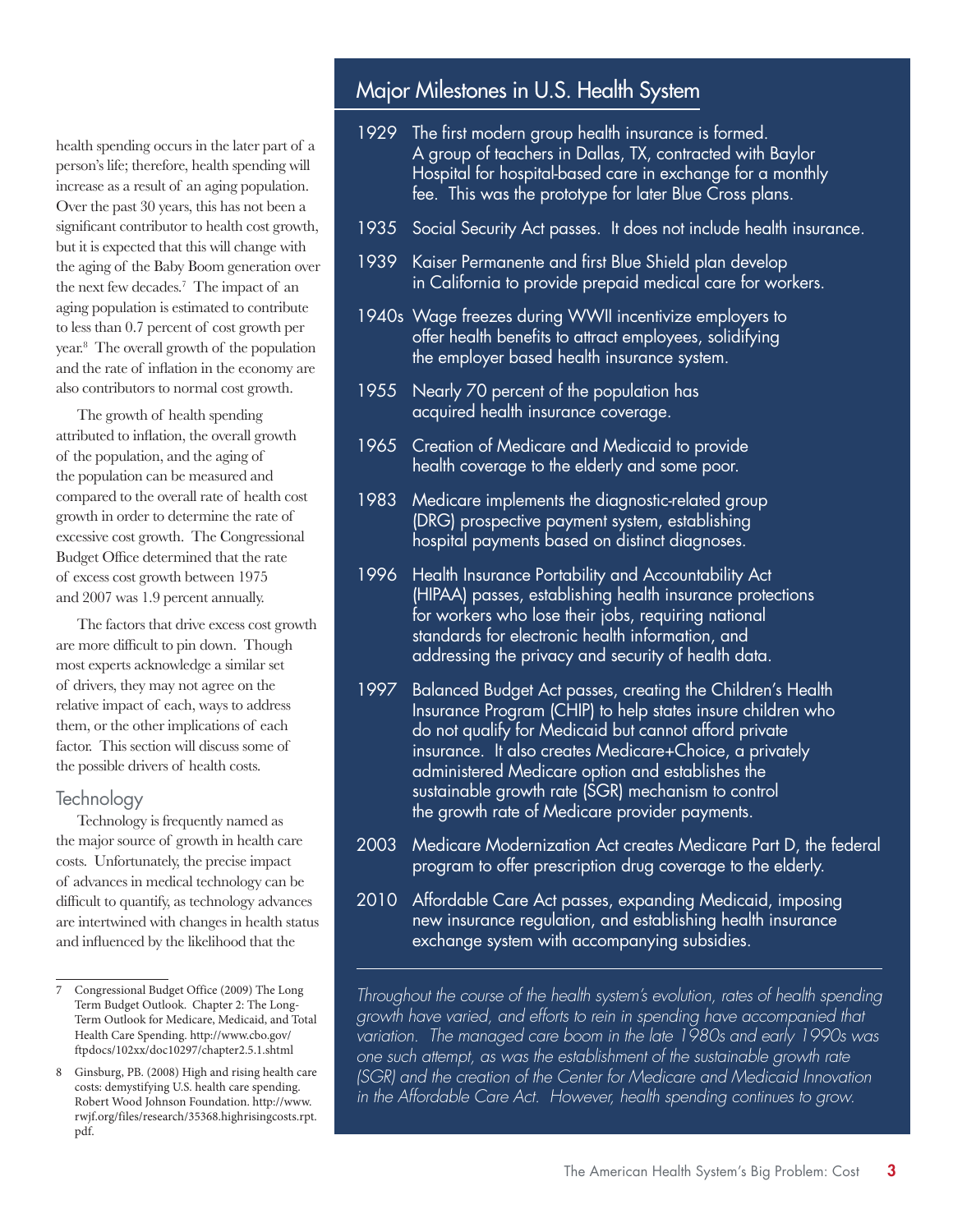use of such technology will be paid for by insurers. Some advances in technology may reduce the growth of health spending immediately or over time. For example, administrative improvement through the use of electronic medical records could, after the initial investment, result in lower overall costs, both on the administrative side and through the better coordination of care and reduction in medical errors. Highly effective pharmaceuticals are generally quite expensive during their early years because of patent protection, but once generic versions become available, this advancement in technology can in fact result in lower costs.9

While some technological innovations are likely to reduce spending, other emergent technologies cause increases in health costs.10 This can occur because a new technology replaces an older treatment for a particular condition or because a new technology expands the treatment of a condition, usually because there was no effective or low-side effect treatment in existence for that condition. This is not to say that the higher cost of the more advanced technology is unwarranted. Many new technologies greatly increase life expectancy or quality of life for those with a certain disease. However, some new technologies that are covered by insurers, public and private, show no significant improvement over existing treatments, despite the much higher price tag. In these instances, the development and use of such technologies unquestionably increase health costs. Other scenarios are more nuanced: a treatment might provide a marginal benefit or reduced side effects at a much greater cost than an existing treatment. In these situations, continued research can inform treatment and coverage decisions.

#### Lack of True Market Forces

Over 80 percent of Americans are covered by some form of health insurance.<sup>11</sup> By the very nature of health insurance, most patients do not bear the full cost of their health care and most are not even aware of the full cost, which can lead them to spend more on health care than they could be expected to if they did bear the cost. This distortion has led many stakeholders to argue in support of a "market-based solution" to health system problems. This kind of approach could work, if the health system were in fact a true market. However, this is not the case. The person receiving medical services is rarely paying the bill. The amount of copay or coinsurance they may be paying often does not reflect the value of the service the patient receives. In a pure market situation the efficacy of a course of treatment would be weighed against its cost and appropriate prices would emerge. However, in a situation with much insulation between payer and receiver, this is an unlikely situation.

#### *Lack of Adequate Information and Transparency*

Knowledge and information are key to a functioning market. However, there are dramatic imbalances in knowledge and information in the health care market. In order for the market to function effectively, the patient, when ill or otherwise in need of medical services, would need to know the cost of all possible providers and treatment options, the expected outcomes of all treatment options, and the quality of care offered by all providers. Both the insurer and the provider may be aware of the charges associated with a patient's care, but the patient is unlikely to receive this information until weeks after care is delivered, if at all. The provider may know the expected outcomes of all possible treatment options, but he/she has the benefit of years of medical training; an ill patient is hardly in the position to receive and understand all

of that information in the time needed to make the decision. Even with all possible information about treatment outcomes, it is an imperfect calculation at best. The quality of care offered by providers can vary greatly. Some degree of clarity about an individual provider's quality may be available to the patient and, to a greater degree, the insurer, but this information is generally not available in a uniform, widespread manner.

The relative wealth of information available to providers and insurers does not necessarily mean that those two forces alone can create a functioning health care market. The reimbursement and benefits offered by health insurers have evolved in a piecemeal way. Providers and facilities may be able to demand greater than appropriate reimbursement because they may operate as a monopoly in their geographic area or because their name recognition or reputation provides them with disproportionate market power. Alternatively, insurers may be able to underpay small, high-performing provider practices because they lack bargaining power. Additionally, benefits may reflect currently popular treatment options that lack a solid evidence base. Scenarios in which a highly touted and well covered therapy is proven ineffective or even detrimental to the patient over the course of years of study are not uncommon.

#### *Provider Incentives and Practice*

Physician practice patterns, and the treatment recommended to an individual patient, vary greatly and are determined by a number of different factors. Physician age, practice size, practice setting, physician training, patient population, and other factors all help to determine these patterns.<sup>12</sup> Patient preference can also play a role. The Dartmouth Atlas Project has detailed this variation extensively, noting that choices of individual procedures, courses of treatment, and overall spending per capita varies greatly from region to region, city to city, and even

<sup>9</sup> Ginsburg, P. B. (2008). High and rising health care costs: demystifying U.S. health care spending. Robert Wood Johnson Foundation. http://www. rwjf.org/files/research/35368.highrisingcosts.rpt. pdf.

<sup>10</sup> Ginsburg, P. B. (2004). Controlling health care costs. N Engl J Med, 351(16), 1591-1593.

<sup>11</sup> DeNavas-Walt, C., Proctor, B. D., & Smith, J.C. (2011). U.S. Census Bureau, Current Population Reports, Income, Poverty, and Health Insurance Coverage in the United States: 2010, P60-239, U.S. Government Printing Office, Washington, DC,2011.

<sup>12</sup> O'Neill L., Kuder J. Explaining variation in physician practice patterns and their propensities to recommend services. (2005) Medical Care Research and Review, 62 (3), pp. 339-357.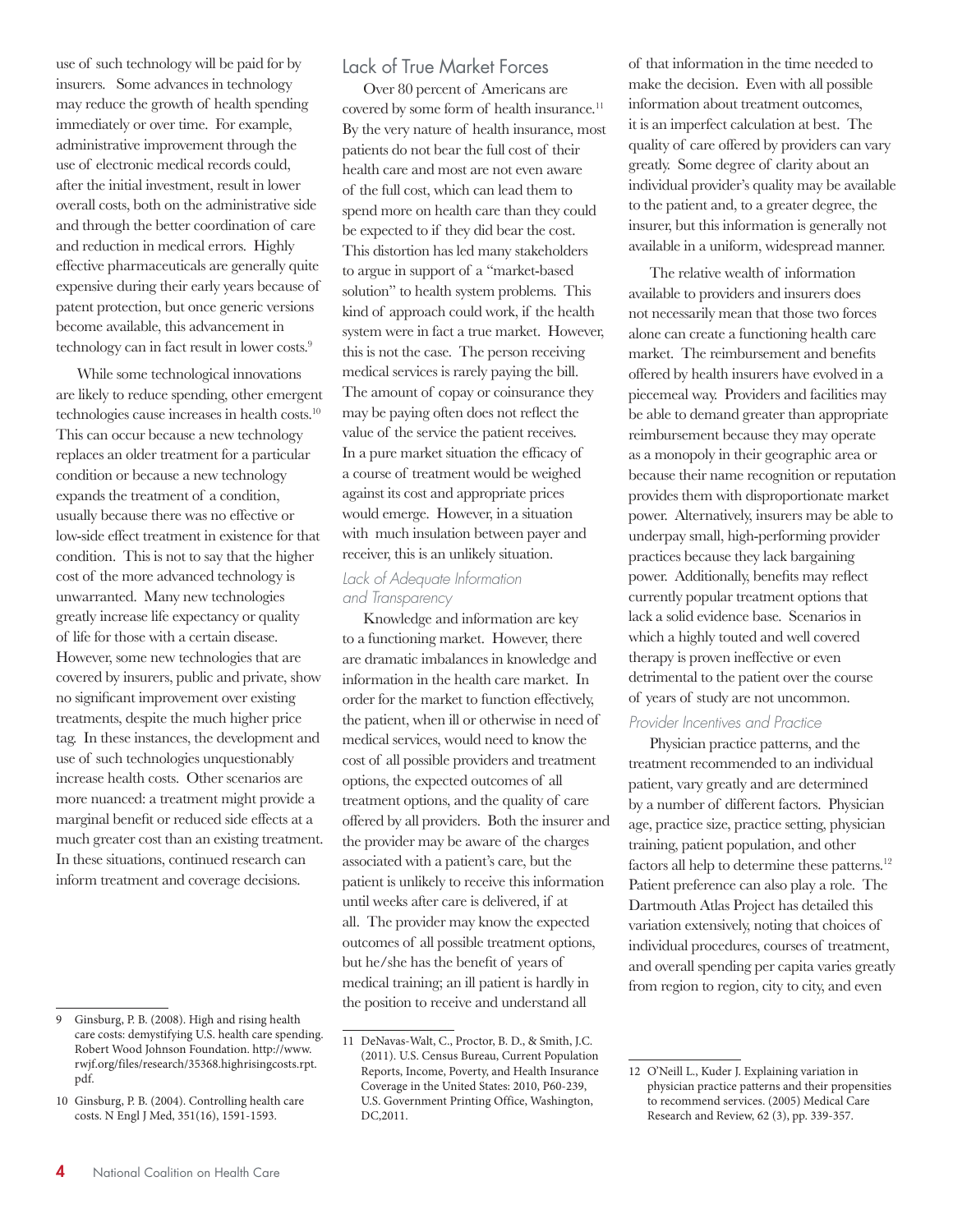hospital to hospital.<sup>13</sup> This is not to suggest that providers in some regions willfully offer substandard care to their patients. Rather, the artful nature of medicine, the lack of comprehensive information on the relative value of treatments, and variation in the patients and conditions providers regularly encounter have led to a system in which two identical patients seeing two different providers can receive very different care.

The degree of variation in provider practice indicates that perhaps consistent, rational forces are not what is informing care patterns. Besides the clear influence of training and exposure to the practice patterns of colleagues, other factors are at work in determining physician behavior. The physician frequently does not have incentives to consider the cost of care in treatment decisions. In fact, the feefor-service system that predominates in Medicare and other payers may encourage the exact opposite response. Physicians are rewarded for the volume of care provided, rather than for keeping patients healthy or returning them to health. This does not mean that physicians consciously choose to over treat patients in order to earn more money. Rather, providers are not encouraged to be good stewards of the resources in demand by all patients. If there is no reason not to perform a multitude of tests on a patient, the provider may see this decision as beneficial to the patient, even if there was no indication that the patient was suffering from the ailment for which the test was designed. If enough tests are performed, the provider is bound to find something out of the ordinary, and, once they find it, to treat it, even if the patient may never have become aware of the issue otherwise and never needed treatment. Fee-for-service reimbursement encourages an excess of care and caution, rather than the prudent use of limited health resources.

#### *Prices Don't Reflect Value*

The lack of effectively functioning market forces in health care means that prices for services and products do not necessarily reflect their value. Typically,

the more technologically advanced the product of service, the greater its reimbursement. If advanced imaging is well-reimbursed, but extensive time spent talking to the patient is not, the provider will have an incentive to spend more time on the former. The difference in cost between these two services may not be monumental, but in the aggregate, these choices cost the health system quite a bit. Patients, payers, and even providers, often lack clear information on the relative cost and effectiveness of a particular course of treatment, which prevents them from making rational decisions. Not only does this encourage the use of more expensive treatments, it means that the prices of those treatments have no downward pressure, leading to the excessively high prices that make up part of the system-wide waste.

The market has failed the health system in other ways as well. High levels of consolidation, particularly in the hospital arena, in certain areas of the country give providers undue leverage in reimbursement negotiations with insurers. Patients frequently expect access to the most well-known facilities in their region, giving further advantage to hospitals with high name recognition, like those affiliated with universities. If patients were exposed to the actual costs at these health care facilities, they might choose to receive care elsewhere. This absent rational consumer behavior, were it to emerge, could be expected to drive reimbursement down at the highest cost hospitals.

#### Fragmentation of Care

Good coordination of care is especially important for a population facing a plethora of chronic diseases. A single patient with multiple chronic diseases may see several providers. In the current system, it is very likely that those providers do not talk to one another; in fact they may not even realize that they share a patient. This situation can lead to contradictory treatment plans and even the use of medications and therapies that counteract one another. The patient may fill his or her prescriptions at one or more pharmacies. If the patient only sees one pharmacist, it is possible that the

pharmacist will recognize the contradictory medications and attempt to coordinate, or at least streamline, the patient's regimen. However, if there are multiple pharmacies involved, the insurer may be the only one with all the relevant information and that insurer may or may not take an active role in identifying these kinds of high cost, high need patients and coordinating their care.

The fragmentation of the delivery system almost guarantees that patient care will be less effective than it could be. All the providers involved are likely doing their best to serve patient needs, but without a coordinating lead, something is bound to fall through the cracks. If a patient's care is less effective than it could be, it is therefore of lower value. Adverse drug events, poor follow up care, contradictory courses of treatment, and poor communication can all land a patient in the hospital - and they can all be prevented in a well-integrated health system.

There have been experiments in reducing fragmentation. Some insurers have developed care coordination programs. The medical home model and accountable care organizations are both intended to address this problem. Integrated payment and delivery systems, like Kaiser Permanente in some parts of the country, have brought all aspects of a patient's care under one roof. Some of these initiatives have been more successful than others, but none are sufficiently widespread to adequately reduce fragmentation of care.

#### Medical Malpractice

Although official estimates of the cost of defensive medicine (the practice of providing excess care in order to ameliorate the potential for liability) are not particularly  $\text{large},^{14}$  medical malpractice is still worth mentioning in a conversation about health costs. Fear of lawsuits is widely assumed to cause providers to offer unnecessary services and testing in order to protect themselves from lawsuits. This care is often provided

<sup>13</sup> The Dartmouth Institute for Health Policy and Clinical Practice. The Dartmouth Atlas of Health Care. (2012) www.dartmouthatlas.org

<sup>14</sup> Leonhardt, D. (2009 September 22). Medical Malpractice System Breeds More Waste. New York Times. Retrieved from http://www.nytimes. com/2009/09/23/business/economy/23leonhardt. html.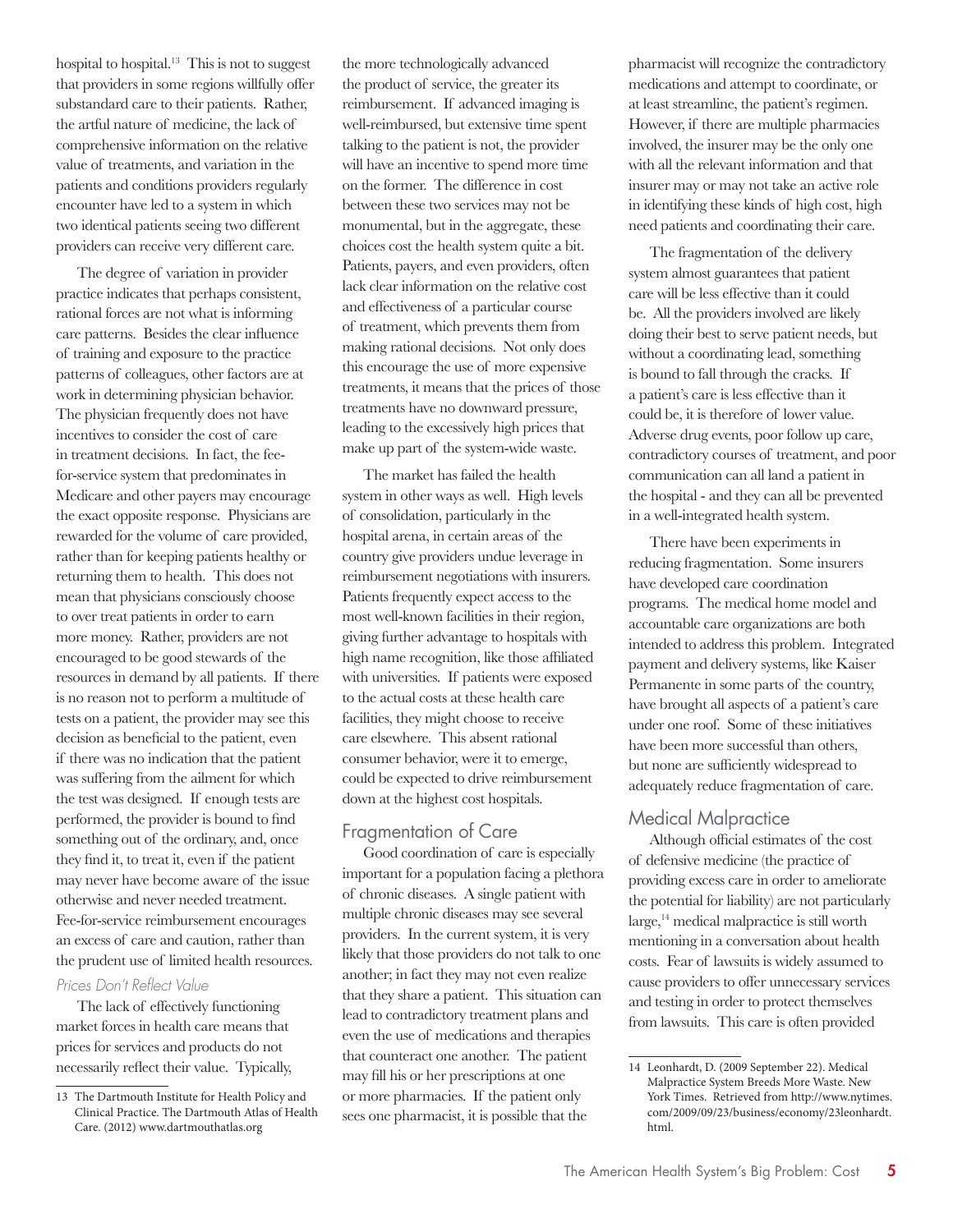with the goal of ensuring that the provider can say that everything possible has been done for a patient. Defensive medicine clearly contributes to health costs on the whole, but it also clearly has a profound impact on the individual provider.

The cost to providers of malpractice insurance premiums, particularly in certain specialties, can drive a provider out of the field or at least out of private practice. The cost of a single lawsuit, in terms of time, money, and loss of reputation, can be devastating for a provider and his or her practice. The resulting shortage of adequate providers, particularly in primary care and in rural areas is a significant problem. For example, many rural areas are without an obstetrician-gynecologist because malpractice insurance is too expensive. This situation can lead to women receiving less prenatal care, which lead to increased health costs. The cost of medical malpractice, both in terms of defensive medicine and the workforce cost, is too great to ignore.

#### Health Status and Lifestyle Changes

Changes in the American diet and activity levels over the past several decades have created a noticeable change in American health status. Most notably, increased rates of obesity in all demographic subgroups have contributed to an increased burden of disease, and, therefore, health costs, throughout the entire health system. As of 2008 in the U.S., 33.8 percent of the adult population was obese, with a BMI greater than 30.15 For American women, the rate was even higher. In the U.S., as in most developed countries, diet-related chronic diseases affect 50 to 65 percent of the adult population.16 Annual per capita sugar consumption in the U.S. has increased from 55.5 kilograms in 1970 to 69.1 kilograms in 2000. Over the same time period, American jobs have become more sedentary; in 1960, about half of all jobs in the U.S. required at least a moderate amount of physical activity

and today, only about 20 percent do.<sup>17</sup>

Several reasons contribute to the unfortunate changes in the American diet. The past norm of home cooked meals became less powerful as greater numbers of American women entered the workforce and single parent homes and homes with two working parents increased. The food industry developed the capacity to produce food in massive quantities. Processed and ready-to-eat foods proliferated, both because of the capacity and because changes in the American lifestyle demanded them. Identifying the root cause behind this change is a research project in itself, but it is enough to acknowledge that the most readily available and affordable calories today often fall short nutritionally, encouraging poor eating habits.

The increase in sedentary jobs is not the only way in which inactivity has pervaded American life. Physical activity in leisure time has decreased at all ages. Among school-age children, watching television is now the most common leisure activity.18 Most adults and children fail to achieve the recommended amount of daily or weekly physical exercise.19

The combination of poor diet and low levels of physical activity reflect an environment in which the default choice is not a healthy one and this fact has a profound impact on health, namely the epidemic of chronic disease currently facing the population. Obesity is associated with a variety of diseases, including diabetes, cardiovascular disease, and some cancers. In 2008, the estimated cost of obesity

and related diseases was \$147 billion.20 Twenty-seven percent of the increase in inflation adjusted health spending between 1987 and 2001 has been attributed to the increase in obesity and changes in the patterns of treating obesity and its related diseases.<sup>21</sup> Chronic conditions, many of which are attributable to lifestyle changes, are now understood to be the major driver of cost increases in Medicare.

Other lifestyle changes have been positive. Adult smoking rates have declined significantly from their 1956 peak of 45 percent, though there is still room for improvement.<sup>22</sup> This change is accompanied by a decrease in lung and other cancers, though the lag time between smoking and the development of cancer means that former smokers will continue to become ill for some time. Recognition of the importance of folic acid and fluoride and the dangers of asbestos, have led to public health initiatives that have reduced the impact of birth defects, dental caries, and some cancers. However, in the aggregate the environment in the United States is less conducive to a healthy lifestyle than in previous decades.

### Excessive growth in health costs is a problem

Unmitigated growth in health costs is a problem for all sectors of American society. In a world of limited resources, excessive health spending and unlimited growth in that spending rate is simply unsustainable. Not only does spending on public programs squeeze the federal budget, but private health spending and out-of-pocket costs are having a profound effect on families, businesses, and state and local governments.

### A problem for families

Between 1999 and 2009, the average

- 21 Thorpe, K. E., Florence C. S. , Howard, D. H., Joski, P. "Trends: The Impact of Obesity on Rising Medical Spending." Health Affairs, Web Exclusive, October 20, 2004.
- 22 Mukherjee, S. (2010), The emperor of all maladies. New York, NY: Scribner.

<sup>15</sup> OECD Health Data 2011 – Frequently Requested Data. Obesity, total.

<sup>16</sup> Cordain, L; Boyd Eaton, S; et al. Origins and evolution of the Western diet: health implications for the 21st century. Am J Clin Nutr 2005 81: 2 341-354

<sup>17</sup> Church, T. S., Thomas, D. M., Tudor-Locke, C., Katzmarzyk, P. T., Earnest, C. P., et al. (2011) Trends over 5 Decades in U.S. Occupation-Related Physical Activity and Their Associations with Obesity. PLoS ONE 6(5): e19657. doi:10.1371/journal.pone.0019657

<sup>18</sup> Andersen, R. E., Crespo, C. J., Bartlett, S. J., Cheskin, L. J., Pratt, M. Relationship of physical activity and television watching with body weight and level of fatness among children. JAMA 1998;279:938-942,959-960.

<sup>19</sup> CDC. National Center for Chronic Disease Prevention and Health Promotion. Behavioral Risk Factor Surveillance System prevalence data 2000. Online. 26 June 2002.<http://apps.nccd.cdc. gov/brfss>.

<sup>20</sup> Finkelstein, E. A., Trogdon, J. G., Cohen, J. W., and Dietz, W. Annual medical spending attributable to obesity: Payer- and service-specific estimates. Health Affairs 2009; 28(5): w822-w831.